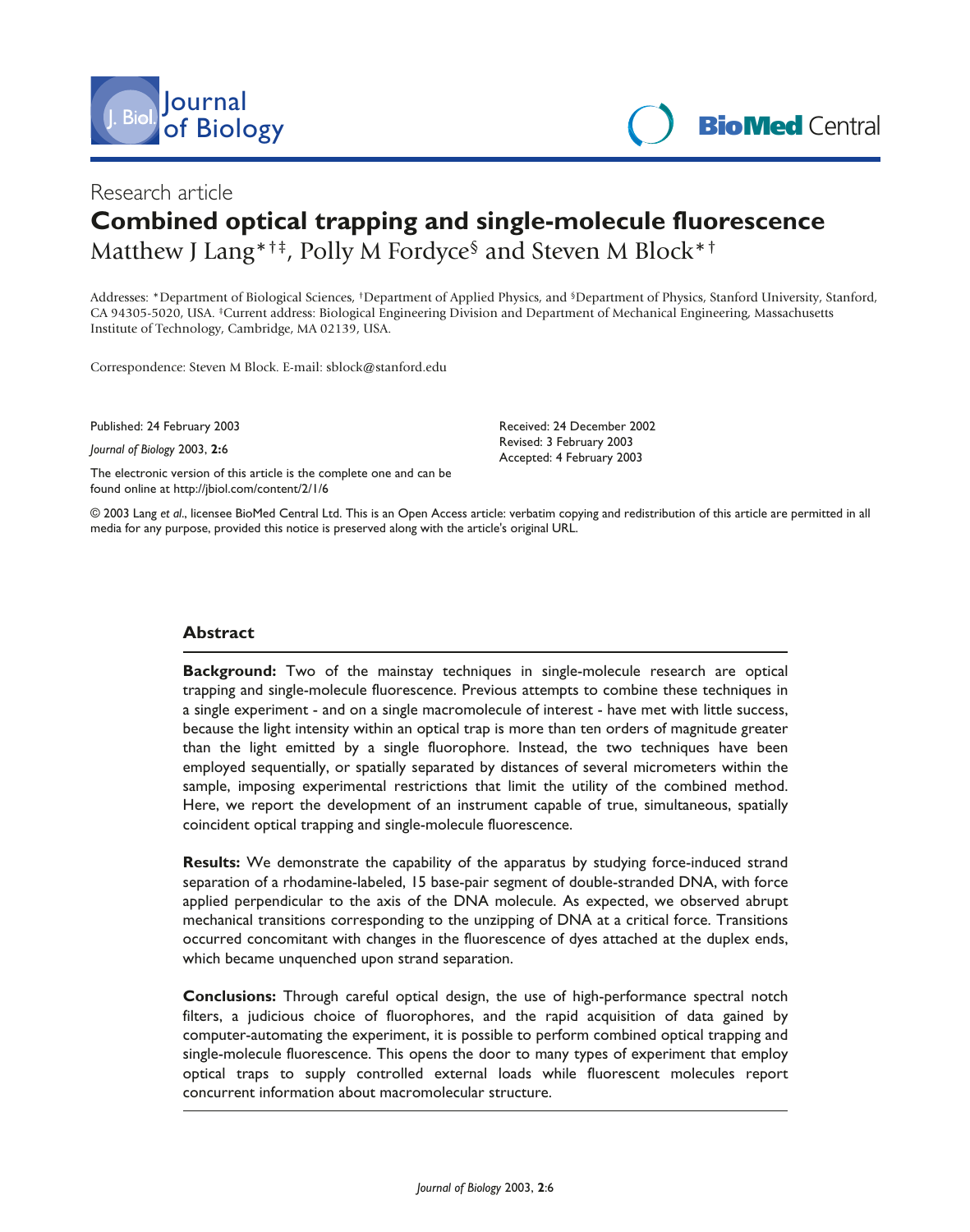### **Background**

Among the most useful single-molecule approaches are optical traps ('optical tweezers') and fluorescence. The combination of these two biophysical techniques in a single assay offers a powerful tool for studying molecular systems, by allowing direct correlations to be made between nanoscale structural changes, reported by single-molecule fluorescence, and biomechanical transitions, probed by piconewton forces generated with optical traps. Here, we demonstrate the feasibility of this combination by simultaneously observing single-molecule fluorescence changes and force-induced strand separations in dye-labeled doublestranded DNA duplexes.

Prior attempts to marry optical trapping with single-molecule fluorescence failed to achieve spatially coincident fluorescence and trapping within the sample. In all cases reported, the optical trap was physically separated from the region of fluorescence excitation by a distance of up to several micrometers [1,2], or the techniques were applied sequentially [3]. The comparatively large separation avoids problems caused by the high flux of infrared light within the optical trap, which can reduce fluorophore lifetimes (through unwanted two-photon excitation of dyes or other destructive photochemical mechanisms) and contributes to high levels of background light, which can readily obscure the weak fluorescence signal. A large physical separation imparts its own drawbacks, however, imposing severe restrictions on the experimental geometries that can be achieved. Moreover, it requires that optical forces be applied remotely, generally through a suspended filament geometry - that is, through a tether, rather than directly to the macromolecule of interest. The elastic compliance of a tether increases with its length, and thermal measurement noise (Brownian noise) increases in proportion to this compliance. Longer tethers therefore produce greater levels of measurement noise. Our design strategy circumvents many earlier problems and achieves spatially coincident optical trapping and single-molecule fluorescence, making this a true combination of the two technologies.

## **Results and discussion**

The optical layout of our instrument [4] (see also the additional diagram available with this article online) was designed from the outset to permit simultaneous singlemolecule fluorescence and optical trapping. The choices of dyes and excitation wavelengths were optimized to minimize two-photon excitation and achieve acceptably long fluorescence lifetimes in the trap. The laser wavelengths used for trapping, nanoscale position detection, and fluorescence were all broadly separated. Attention was paid to the rejection of stray light and the selection of all optics, including the use of high-efficiency holographic notch filters (Kaiser Optical, Ann Arbor, USA) to reject laser excitation and detection wavelengths before the photodetectors. Finally, the apparatus is computer-automated, greatly reducing the set-up time once a candidate fluorophore is identified and permitting rapid measurements prior to photobleaching. The instrument incorporates a microscope plus three lasers: one for trapping (1064 nm), a second for position detection (827 nm), and a third for fluorescence excitation (514 nm; see the additional diagram available with this article online). Laser excitation light is coupled through the microscope objective into the specimen as an evanescent wave (singlesided total internal reflection fluorescence, TIRF).

In our experimental geometry (Figure 1a), a 1,010 base-pair DNA duplex with an overhanging segment was attached at one end (via a biotin-avidin linkage) to a polystyrene bead 500 nm in diameter and annealed at its distal end to a 15 base-pair oligonucleotide, anchored directly to the coverglass surface (via a digoxygenin-antidigoxygenin antibody linkage). Tetramethylrhodamine (TAMRA) dyes conjugated to nucleotides were placed on complementary bases, one on the 3' end of the shorter 15-mer and the other on the 5' end of the long strand; in these positions, the dye proximity causes fluorescence to be quenched. A recent study has shown that rhodamine self-quenching arises from the formation of noncovalent dimers based on stacked xanthine rings, leading to an approximately 30-fold decrease in fluorescence signal [5]. The distance range probed by dye selfquenching is therefore exceedingly short (about 1-2 nm), and smaller than most distances probed by fluorescence resonance energy transfer (FRET). The DNA-bead complex was trapped and the microscope stage was moved at constant velocity, pulling the bead from the center of the trap and thereby increasing the load until rupture ('unzipping') of the 15 base-pair duplex occurred. Experiments were conducted in an assay medium consisting of 100 mM Naphosphate buffer pH 7.5, 0.1% Tween detergent and 0.1% beta mercaptoethanol, with 3.0 mg/ml bovine serum albumin added as a blocking protein; buffers were degassed lightly under house vacuum before use in flow chambers.

Bead position, accurate to the nanometer level, was recorded with a quadrant photodiode [4] while fluorescence was monitored by counts on an avalanche photodiode (APD; EG&G Optoelectronics, Gaithersburg, USA), collected through a confocal pinhole. The area of regard of the APD was limited to a region of approximately 950 nm diameter in the specimen plane. Fluorescence and position traces were both collected at 200 Hz and filtered at 100 Hz; fluorescence count rates were further smoothed with a three-point boxcar filter. Records of bead position were converted to force based on the measured stiffness of the trap.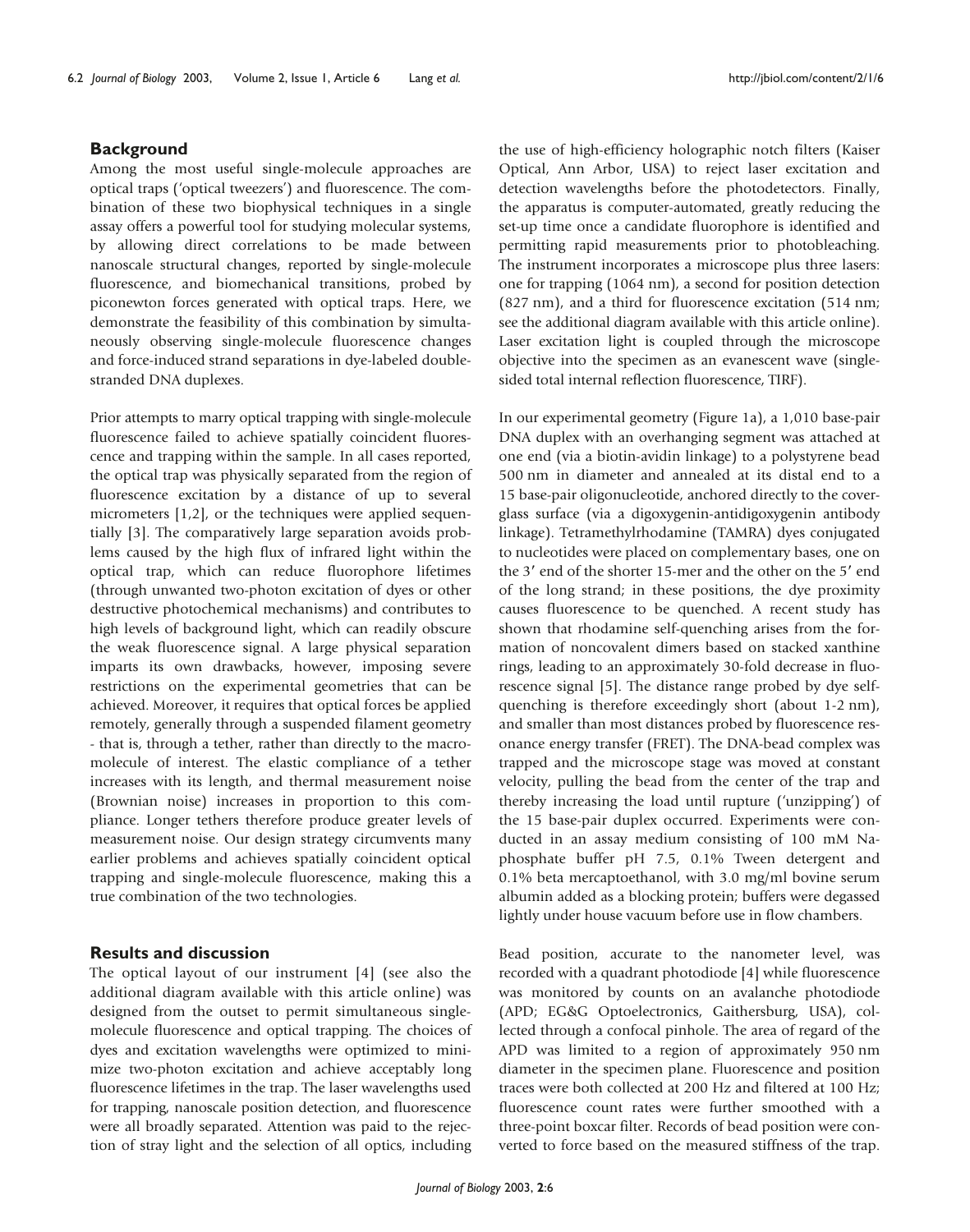

#### **Figure 1**

A combined optical trapping and fluorescence experiment to unzip DNA. **(a)** A cartoon of the simplified experimental geometry (not to scale). A bead was tethered by a digoxygenin-based linkage (blue and yellow) to the coverglass surface through a DNA molecule, consisting of a long segment (black) joined to a shorter 15 base-pair strand that forms a duplex region (red). The bead (blue) was captured by the optical trap and force was applied to unzip the short duplex. Tetramethylrhodamine (TAMRA) dyes attached at the ends of the DNA strands provide a fluorescence signal (red dots). **(b)** Simultaneous records of force (red trace) and fluorescence, measured as the photon count rate (blue trace). Rupture occurred at  $t \approx 2$  sec at an unzipping force of 9 pN. The dye unquenched at the point of rupture, and later bleached at  $t \approx 9$  sec. See text for further details.

Prior to rupture, force increased monotonically, and the low light levels indicated the quenched dye state (Figure 1b). At rupture, the force dropped from around 9 pN to 0 pN and the light level increased, indicating that the two fluorophores separated, unquenching the dye bound to the 15-mer remaining on the surface. After several seconds, this dye photobleached in a single step and the light signal returned to background levels.

We also conducted similar experiments with single dyes bound to either the long strand or to the 15-mer (data not shown). As expected, dyes bound to the long strand fluoresced normally and light levels decreased abruptly upon rupture as the bead carrying the DNA strand was pulled beyond the excitation zone. Records of light levels with dyes bound to the 15-mer show no such decrease, but instead bleached at some variable time later. The latter experiment supplies a control showing that rupture corresponds to strand dissociation, as expected, and not to the breakage of the digoxygeninbased link holding the DNA to the surface. Using the methods described here, it is possible to build up histograms of the forces required to unzip (or to shear) duplex DNA molecules of various lengths under a variety of conditions and rates of loading (M.J.L., P.M.F., A.M. Engh, K.C. Neuman, and S.M.B., manuscript in preparation).

## **Conclusions**

When suitably combined, optical trapping and singlemolecule fluorescence supply information beyond what can be learned with either technique alone, permitting structure and mechanics to be probed within a single macromolecule. Traces corresponding to force-induced mechanical transitions may be challenging to interpret, because of difficulties in determining the precise location at which an applied force produces a conformational change. Simultaneous fluorescence measurements can resolve this ambiguity by pinpointing the location(s) of structural transitions. This allows precise assignment of specific mechanical changes to specific structural transitions. Such assignments are especially important in the study of complex systems: for example, the folding/unfolding studies of nucleic acids and polypeptides, or conformational rearrangements associated with the translocation of processive enzymes.

Moreover, simultaneous optical trapping and single-molecule fluorescence measurements supply information about the sequence of molecular events. Relative timing information can be used, for example, to establish the relationship between substrate binding and stepping motion in motor proteins, or to probe molecular mechanisms underlying conformational changes. We anticipate that this technique will have broad applicability to the study of fundamental biological questions, by providing a direct means to study coupling between biochemical and biomechanical reaction cycles.

#### **Acknowledgements**

We thank a referee for drawing our attention to reference 5. M.J.L. was a recipient of a postdoctoral fellowship from the Jane Coffin Childs Foundation. P.M.F. is a recipient of an NSF predoctoral fellowship. This work was supported by grants from the NIGMS.